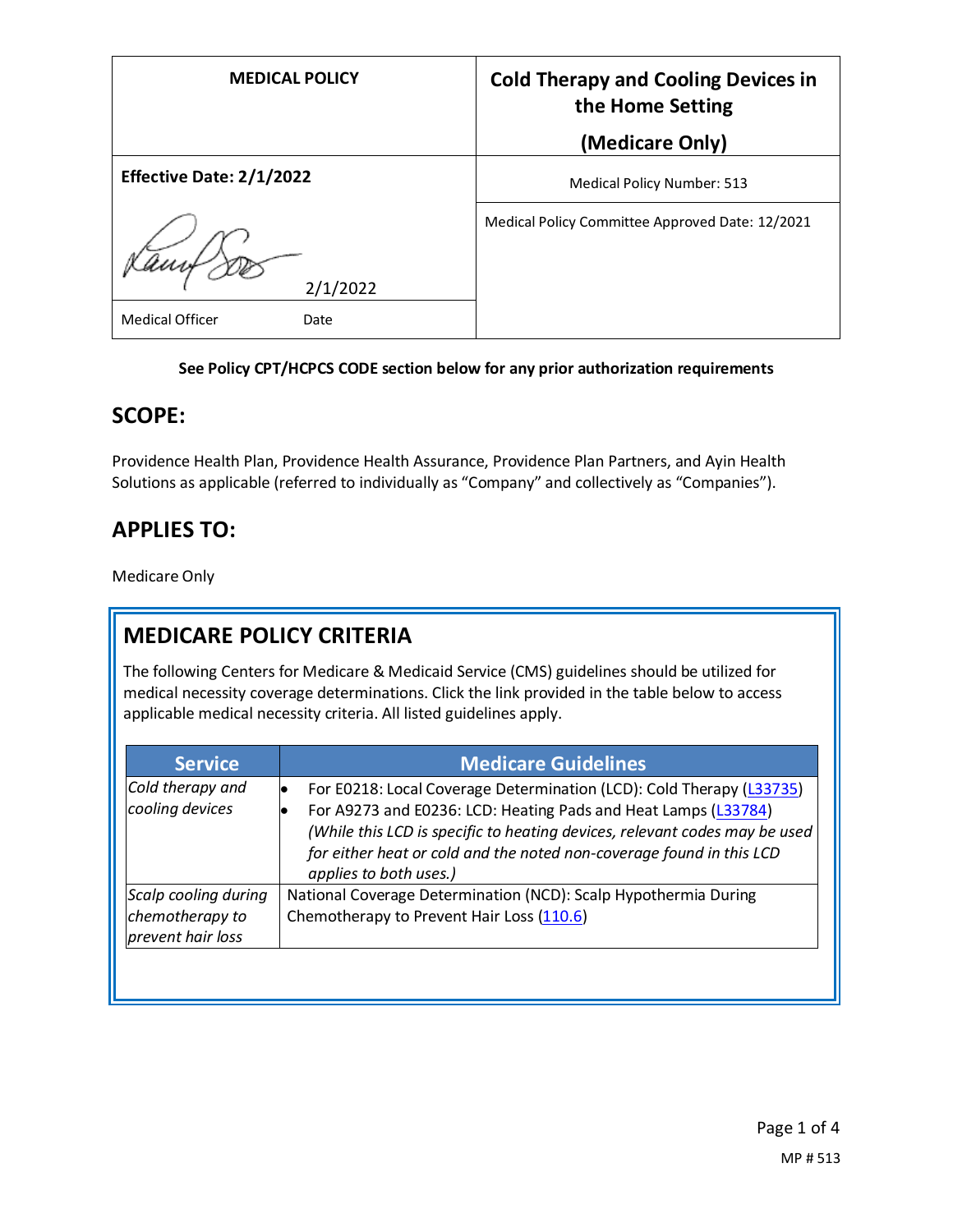#### **(Medicare Only)**

### **POLICY GUIDELINES**

Cold therapy includes items such as cold packs, cool jackets, ice packs, ice collars, ice/cooling wraps, and water circulating cold pad with pump (e.g., Polar Units).

In addition to being reasonable and necessary to treat or diagnosis a medical condition *(Social Security Act §1862(a)(1)(A))*, Medicare defines durable medical equipment (DME) as equipment which:<sup>1,2</sup>

- Can withstand repeated use; and
- Is primarily and customarily used to serve a medical purpose; and
- Generally is not useful to a person in the absence of an illness or injury; and
- Is appropriate for use in the home; and
- Has an expected life of at least 3 years (for items classified as DME after January 1, 2012).

Cold therapy devices do not meet the definition of DME under Medicare and therefore, are not covered.

## **BILLING GUIDELINES**

See the associated local coverage article (LCA) for additional billing and coding guidance, including direction regarding what types of devices may be reported with specific HCPCS codes:

- LCA: Cold Therapy Policy Article [\(A52460\)](https://www.cms.gov/medicare-coverage-database/view/article.aspx?articleid=52460)
- LCA: Heating Pads and Heat Lamps Policy Article [\(A52502\)](https://www.cms.gov/medicare-coverage-database/view/article.aspx?articleid=52502)

Note: Use of passive or active cooling devices or cold therapy in a facility, such as a hospital or ambulatory care center, is not separately reimbursable.

Category III codes 0662T and 0663T were new codes, effective July 1, 2021. Under NCD 110.6, a scalp cooling cap itself is classified as an incident to supply to a physician service and thus would not be paid separately under the OPPS; however, due to substantial resource costs associated with calibration and fitting of the cap, for 2022 Medicare has proposed to reassign codes 0662T and 0663T to New Technology APC 1520, reported once per course of chemotherapy. This new classification would possibly allow for reimbursement to cancer centers providing DigniCap to chemotherapy patients.<sup>3</sup>

# **CPT/HCPCS CODES**

| <b>Medicare Only</b> |                                                                                         |
|----------------------|-----------------------------------------------------------------------------------------|
|                      | No Prior Authorization Required                                                         |
| 0662T                | Scalp cooling, mechanical; initial measurement and calibration of cap                   |
| 0663T                | Scalp cooling, mechanical; placement of device, monitoring, and removal of device (List |
|                      | separately in addition to code for primary procedure)                                   |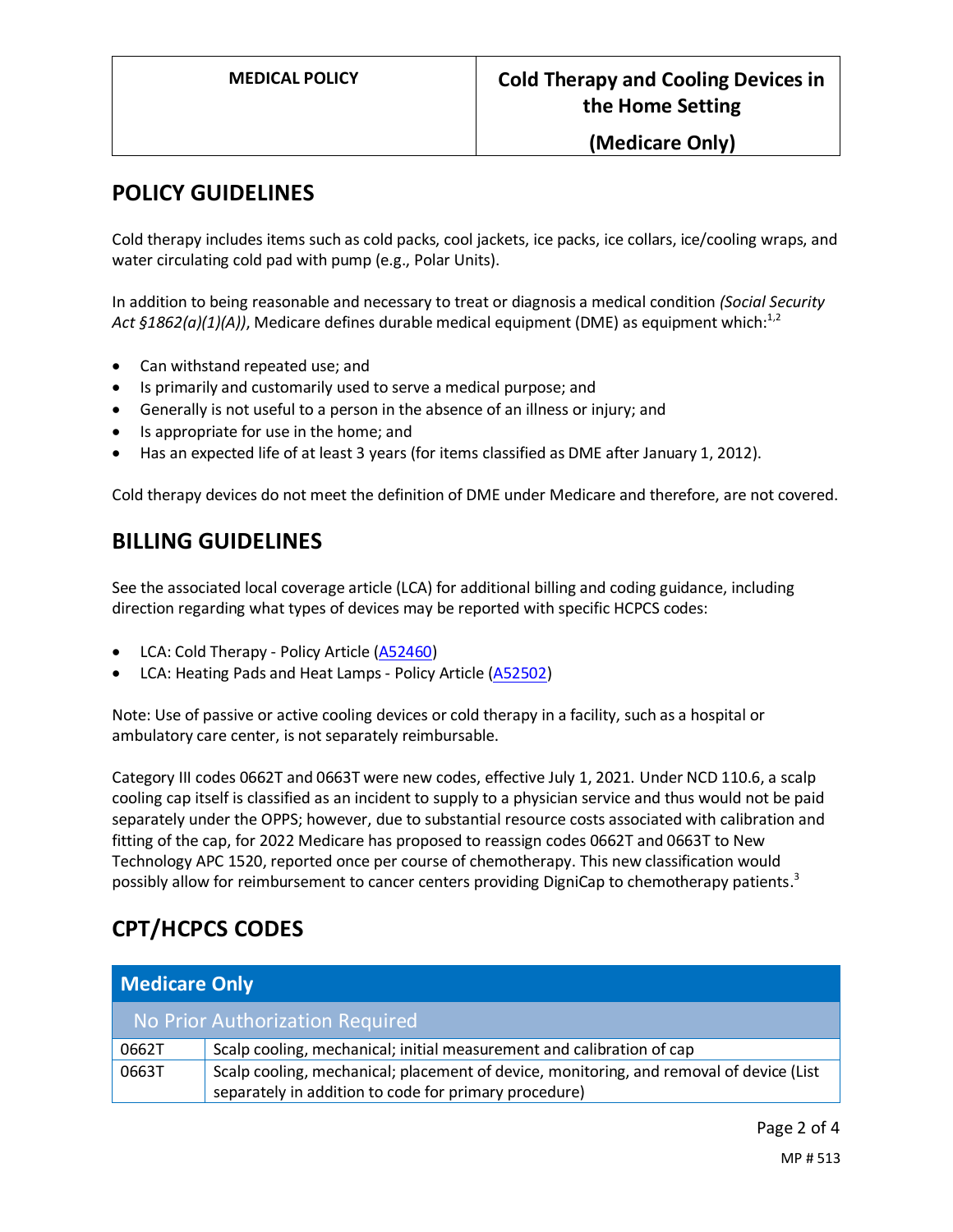**(Medicare Only)**

| <b>Not Covered</b>                                                                              |                                                                              |
|-------------------------------------------------------------------------------------------------|------------------------------------------------------------------------------|
| A9273                                                                                           | Cold or hot fluid bottle, ice cap or collar, heat and/or cold wrap, any type |
| E0218                                                                                           | Water circulating cold pad with pump, any type                               |
| E0236                                                                                           | Pump for water circulating pad                                               |
| <b>Unlisted Codes</b>                                                                           |                                                                              |
| All unlisted codes will be reviewed for medical necessity, correct coding, and pricing at the   |                                                                              |
| claim level. If an unlisted code is billed related to services addressed in this policy then it |                                                                              |
| will be denied as not covered.                                                                  |                                                                              |
| E1399                                                                                           | Durable medical equipment, miscellaneous                                     |

## **INSTRUCTIONS FOR USE**

Company Medical Policies serve as guidance for the administration of plan benefits. Medical policies do not constitute medical advice nor a guarantee of coverage. Company Medical Policies are reviewed annually and are based upon published, peer-reviewed scientific evidence and evidence-based clinical practice guidelines that are available as of the last policy update. The Companies reserve the right to determine the application of Medical Policies and make revisions to Medical Policies at any time. Providers will be given at least 60-days notice of policy changes that are restrictive in nature.

The scope and availability of all plan benefits are determined in accordance with the applicable coverage agreement. Any conflict or variance between the terms of the coverage agreement and Company Medical Policy will be resolved in favor of the coverage agreement.

# **REGULATORY STATUS**

#### Mental Health Parity Statement

Coverage decisions are made on the basis of individualized determinations of medical necessity and the experimental or investigational character of the treatment in the individual case. In cases where medical necessity is not established by policy for specific treatment modalities, evidence not previously considered regarding the efficacy of the modality that is presented shall be given consideration to determine if the policy represents current standards of care.

### **REFERENCES**

- 1. National Coverage Determination (NCD): Durable Medical Equipment Reference List (280.1); Available at[: https://www.cms.gov/medicare-coverage](https://www.cms.gov/medicare-coverage-database/view/ncd.aspx?ncdid=190&ncdver=2&bc=0)[database/view/ncd.aspx?ncdid=190&ncdver=2&bc=0](https://www.cms.gov/medicare-coverage-database/view/ncd.aspx?ncdid=190&ncdver=2&bc=0)
- 2. Medicare Benefit Policy Manual, Chapter 15 Covered Medical and Other Health Services, §110.1 - Definition of Durable Medical Equipment; Available at: <https://www.cms.gov/Regulations-and-Guidance/Guidance/Manuals/downloads/bp102c15.pdf>